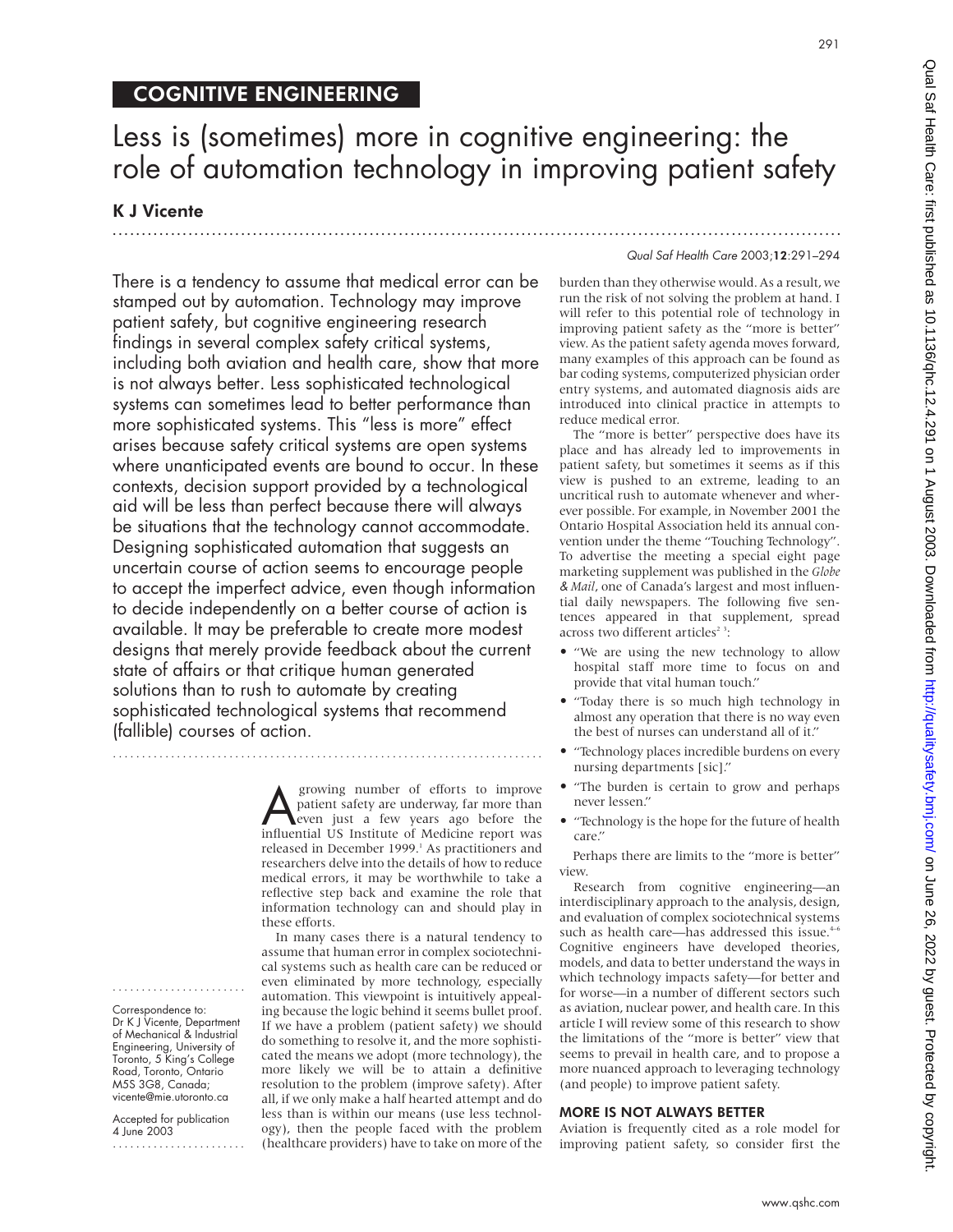study by Layton *et al* which investigated computer support for en route flight planning.<sup>7</sup> Three different designs were compared under four scenarios in an experiment with 30 airline pilots. The first design was a "sketching only system" that helped pilots sketch proposed flight plans on an electronic map while the low level details such as fuel remaining, recommended altitudes, and estimated time of arrival were taken care of by the computer. The second design was a "route constraints and sketching system" that had an additional feature—namely, the ability for pilots to specify the high level constraints on the path they desired and then have a computer optimization algorithm find the shortest route within those constraints. The pilots could decide whether or not to adopt the route suggested by the computer. The third design was an "automatic route constraints, route constraints, and sketching system" that had all of the features of the previous design as well as an additional capability—namely, that the computer would automatically generate a suggested flight plan deviation as soon as it detected a problem with the original plan.

How well did these three designs help the professional pilots in simulated en route flight planning tasks? The predictions made from the "more is better" view are straightforward: performance should increase as a function of the sophistication of the technology in the design, with the "sketching only system" being the worst and the "automatic route constraints, route constraints, and sketching system" being the best. Indeed, the sketching only group had difficulties identifying the most economic route in several scenarios, presumably because the large solution and data spaces in this complex domain exceeded the psychological information processing limits of the pilots.

However, the other two designs were not without their problems. In two scenarios several participants merely accepted the automatically generated plan suggested by the two more sophisticated designs, failing to critically evaluate the situation. Note, however, that the automatically generated plans are not perfect. The computer system treats the forecast as reality when in fact the forecast is merely an uncertain estimation of the future. If the actual weather deviates from the forecast in an operational setting, then pilots can be faced with severe difficulties that can threaten safety because the plan they selected did not anticipate this eventuality. In contrast, participants in the sketching only system explored more options, considered the uncertainty associated with the forecast more thoroughly, and chose more conservative routes that would have been more robust to unexpected changes in weather in an operational setting.

In this set of circumstances at least, less can therefore actually be more. Participants using the more sophisticated designs tended to eyeball and accept the computer suggested plans—even though they were not forced to adopt them whereas participants using the less sophisticated design reasoned through the problem in a more critical fashion.

This "less is more" effect has been observed in other aviation studies. Sarter and Schroeder<sup>8</sup> recently conducted a simulator study of computer support for in-flight icing decisions. Three different designs were compared under 20 scenarios in an experiment with 27 commercial pilots. The baseline group had to perform icing decisions without any specific computer support by relying on kinesthetic flight cues alone, the status display group also received information about the icing situation but had to determine which course of action to take, and the command display group received a computer generated recommendation about which course of action to take to cope with the icing situation. The "more is better" view would predict that performance should be worst in the baseline group and best in the command display group.

Again, the results were more subtle than this plainly monotonic view would suggest. When the information provided by the status and command displays was accurate,

both of these conditions led to better performance than the baseline group. However, when the decision support advice was not accurate (as would occasionally be the case in a real decision aid which would be less than perfect), performance was worse than that observed in the baseline group. This result may be surprising given that the same kinesthetic information was available in all three conditions. Apparently, participants in the status and command groups made less use of the kinesthetic flight cues than the baseline group. More importantly, the performance decrement caused by the inaccurate advice was significantly greater for the command display than for the status display. In conditions where the validity of the information provided by the decision support is uncertain, providing more sophisticated technology (for example, a command display rather than just a status display) can therefore actually make things worse rather than better.

The "less is more" effect is not restricted to aviation. Smith conducted an experimental study of management decision making that compared the performance of two groups of participants, one that was given a deliberately incomplete problem representation in the form of a decision tree diagram and another that was not given any representation aid at all.<sup>9</sup> The incomplete representation impaired performance because participants tended to rely on it as a comprehensive and veridical representation of the problem, failing to consider the important factors that had been deliberately omitted. In contrast, because they did not have any aid, the control participants reasoned through the problem more thoroughly and took into account some of the relevant factors that had been left out of the diagram. In principle there is no reason why the other group could not have engaged in the same kind of critical evaluation, but apparently the mere presence of the (imperfect) representation discouraged them from doing so. Thus, being provided with an incomplete problem representation can lead to worse performance than having no representation—even nothing at all is sometimes more.

# WHY LESS CAN BE MORE: UNANTICIPATED EVENTS<br>LEAD TO FALLIBLE AUTOMATION

In a closed system where everything can be anticipated more is, indeed, better. If a decision aid can identify the optimal course of action, there is no reason not to accept the advice because it is impossible to do better—by definition. However, complex safety critical systems such as aviation and health care are open systems where unanticipated events are bound to occur eventually.<sup>5</sup> In these types of systems the decision support provided by a technological aid will be less than perfect because there will always be situations that the technology does not take into account. The studies reviewed above, and others like them, show that less is sometimes more in open systems. Designing sophisticated technology that suggests an uncertain course of action seems to encourage people to accept the imperfect advice, even though information to decide independently on a better course of action is available. As a result, performance can be worse than with a decision aid that only provides more modest technological support, or even than with no decision aid at all.

Is the "less is more" effect relevant to health care? There are reasons to believe that it is. In an evaluation of a computer based physician order entry system, Bates *et al*<sup>10</sup> observed a reduction in the overall number of non-intercepted serious medication errors compared with no such computer support. At the same time, however, the number of such errors for drug problems that were not addressed by the computer database doubled. Providing a sophisticated technological aid can therefore cause physicians to refrain from engaging in the cognitive processes that they would normally use in the absence of such an aid, increasing particular types of medical errors. Even in health care, less is sometimes more.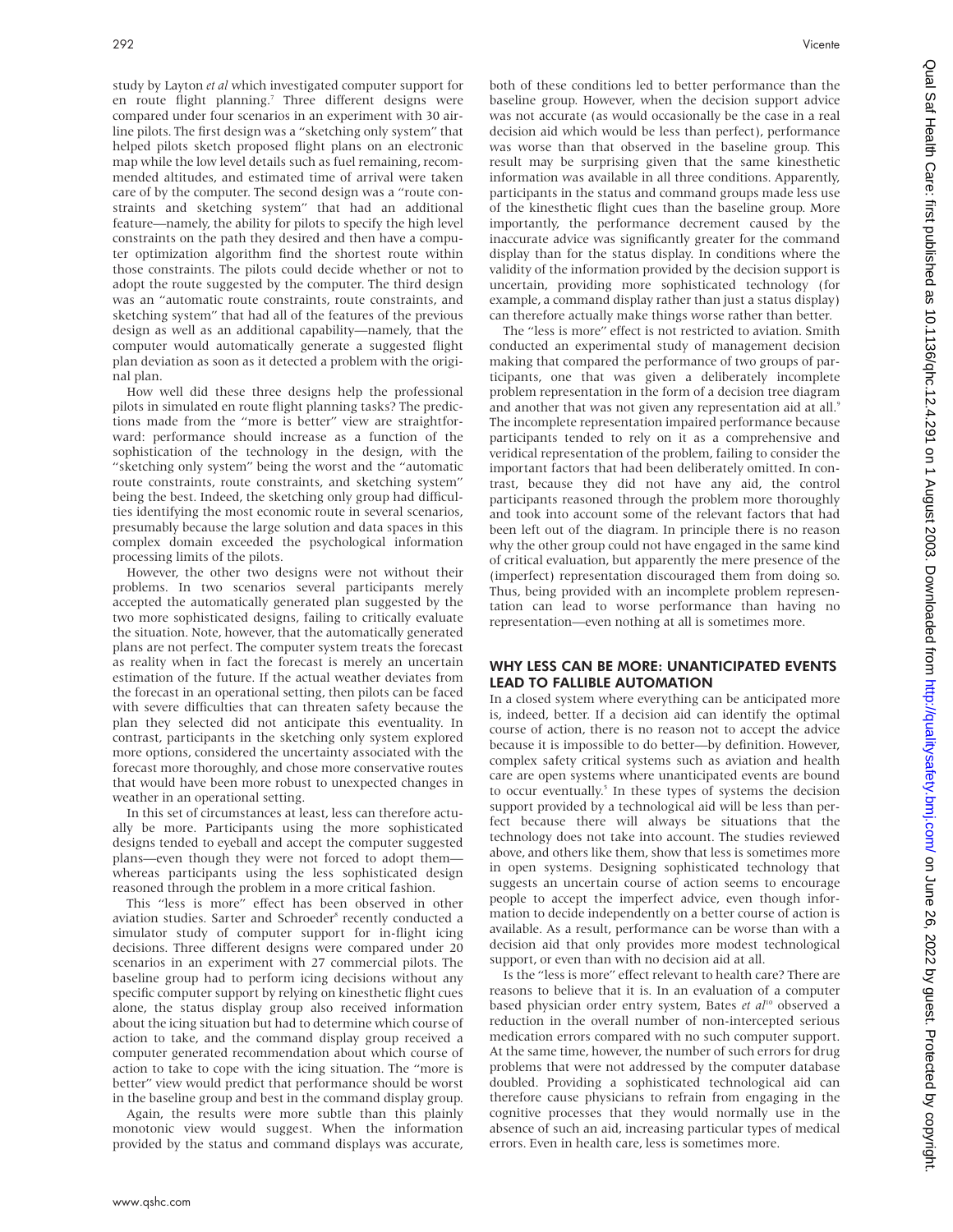# A MORE NUANCED VIEW: THE CONSTRAINT BASED

Is there a way to make the most of the benefits that technology has to offer while minimizing the kind of insidious effects described above? One possibility is to adopt a constraint based approach which provides people with rich feedback about the current state of affairs but does not recommend particular courses of action, instead leaving it up to people to determine what to do, given their knowledge of the local contingencies, many of which cannot be anticipated offline during design but can be observed online during operations.<sup>5</sup> This approach aims to help people to adapt to unanticipated events—a role for which people are uniquely suited—while eliminating errors that are caused by blind reliance on solutions generated by (imperfect) automation. At the same time, technology could be used in a more modest but constructive critiquing mode, pointing out potential deficiencies in the decision making processes or the course of action that people are considering. This approach would also take advantage of the benefits that technology has to offer in overcoming human information processing limitations.

Guerlain *et al*<sup>11</sup> provide an example of how this critiquing approach could be applied to health care. They developed a decision support system to help blood bankers identify alloantibodies in patient's blood. Medical technologists were in charge of the decision making process, but the critiquing system provided a rich source of feedback and notified the technologists when (a) errors of omission or commission were committed; (b) a complete protocol was not followed; (c) the answers provided were inconsistent with data collected; and (d) the answers provided were inconsistent with prior probability information. An experiment with 32 professional blood bankers evaluated performance under four test scenarios on a critiquing system and a baseline information system that provided the same displays and controls but no critiquing advice.

The critiquing system led to significantly better decision making performance overall, and in three of four cases completely eliminated misdiagnoses. Furthermore, in a scenario that was not anticipated during the design of the critiquing system, half of the control participants misdiagnosed the case whereas only three of 16 critiquing participants did so. This result was only marginally significant ( $p=0.072$ ), but it represents a trend opposite to that noted earlier where more sophisticated decision support systems led to worse performance than baseline groups for unanticipated scenarios.

These findings show that it is possible to reconcile the need to help healthcare practitioners make better decisions with the need to overcome the limitations of a computer aid in dealing with unanticipated events. Using a constraint based approach to decision support provides computer guidance that can reduce errors due to human information processing limitations while simultaneously providing people with the freedom and flexibility that can reduce errors due to imperfections in the computer aid, thereby making the most of both technology and people.

# A MULTIDIMENSIONAL FRAMEWORK FOR

The "more is better" view fails as a generalizable explanation of the impact of technology on safety because it oversimplifies a multidimensional problem by treating it as if it could be captured along a single dimension—more or less technology. Parasuraman et al<sup>12</sup> provide a framework of humanautomation interaction that sheds light on this issue. As shown in fig 1, the core of their framework consists of two dimensions. The first distinguishes between four types of functions that can be automated: (a) data acquisition; (b) information analysis; (c) decision selection; and (d) action



**Figure 1** Multidimensional framework of human–automation<br>interaction from Parasuraman *et al*.'<sup>2</sup> Two examples of systems with different types of automation profiles are shown. The solid line represents a design that uses technology to automate as much as possible, whereas the dotted line represents a design that uses technology primarily for information acquisition, giving people primary responsibility for the remaining functions. Reprinted with permission. © 2000, IEEE.

implementation. The second dimension distinguishes between various levels of automation from completely manual (no automation) to completely automatic (no human intervention). The key insight of this framework is that these two dimensions—types of automation and levels of automation are conceptually orthogonal. It is possible to choose radically different levels of automation for different functions. For example, one could design a system that has fully automated data acquisition, information analysis, and action implementation yet fully manual decision and action selection. Such a design would relieve people of having to collect data, synthesize it into information, and physically implement an action, while still giving them complete autonomy to choose a course of action. Of course, many other combinations of types and levels of automation are possible, and no one combination is ideally suited for all circumstances. In addition to the two core dimensions of their framework, Parasuraman *et al* discuss a number of additional criteria that need to be considered when making function allocation decisions, including: the degree of mental workload imposed by the design, the degree to which the design supports situation awareness, the impact of the design on operator complacency, the degree of skill degradation induced by the design, the reliability of the automation, and the potential cost of decision/action outcomes.<sup>12</sup>

This conceptual framework helps unravel the apparent contradiction in the findings reviewed above—that more technology is better in some cases whereas less is more in other cases. The crucial clarification is that level of automation alone cannot be used to predict performance; it is also essential to take into account which functions are being automated. For example, a command display may have a high degree of automation in data acquisition, information analysis, and decision and action selection because it delegates all of these functions to technology and presents the human with a course of action that can then be adopted or not. In contrast, a status display may only have a high degree of automation in the data acquisition and information analysis functions, leaving it up to the human to perform the decision and action selection function. Sarter and Schroeder<sup>8</sup> showed that, under conditions of irreducible uncertainty, these two automation profiles can lead to significantly different performance outcomes that have critical implications for safety, even though both designs rely extensively on automation, albeit in different functions.

This finding is not anomalous. Indeed, Parasuraman *et al* suggest that it is best to avoid high levels of automation in the